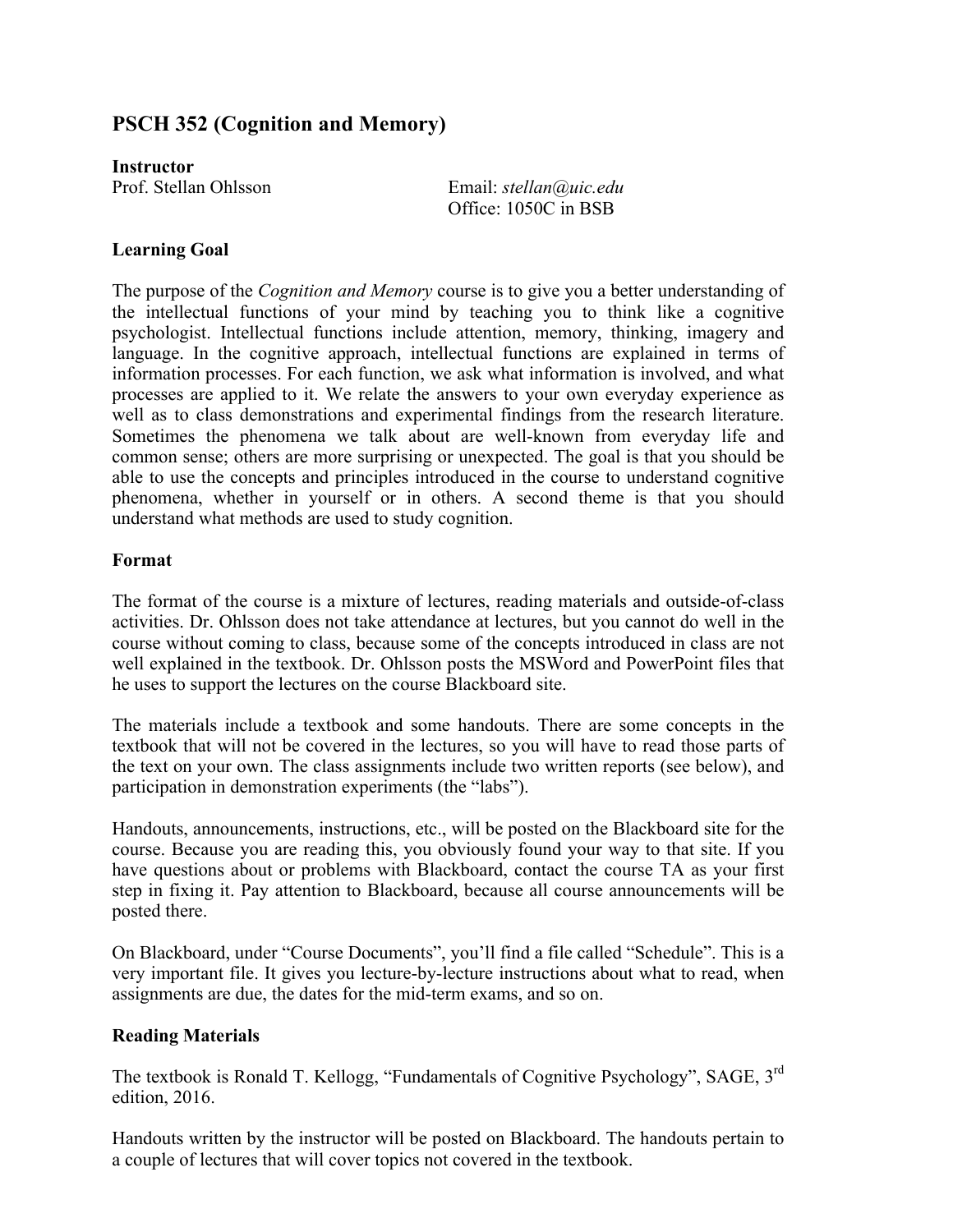# **Activities**

There are several outside-of-class activities. They are all voluntary, but they earn you points towards your grade and you cannot do well in the course if you skip them. On the other hand, if you do all of them, do them well, and on time, they contribute significantly toward your grade.

# Activity 1: Participate in a Group Discussion

You can earn points by participating in a group study event in which 5-9 students enrolled in the course get together and discuss some topic covered in the course for at least 2 hours. There can be no fewer than 5 participants and no more than 9. Look at the Blackboard site in the "Assignments" folder for the detailed instructions about how to do the group discussion and how to write the report.

#### Activity 2: Participate in Demonstration Experiments ("Labs")

Another activity outside class is to participate in demonstration experiments. There are three of these. In the Blackboard folder "Assignments" you'll find documents with instructions for how to do each lab. In brief, you download a booklet and print it. You read and follow the instructions. Finally, you turn in your results on the proper due date (see Schedule for due dates). You get 5 points towards your grade for each of the three labs.

### Activity 3: A Self-Study of Memory Failures

In this semester-long activity, you keep a diary of memory failures that happen to yourself, interpret each failure in terms of the concepts introduced in the course and analyze their similarities and differences. You find the detailed instructions for how to do the memory diary on the Blackboard site, in the "Assignments" folder. We'll also go over those instructions in class. Many students gain important insights into how they themselves function, memory-wise, from this activity.

#### Activity 4: Take the Examinations

There will be two "Midterm" Examinations, at the end of the  $5<sup>th</sup>$  and  $10<sup>th</sup>$  weeks, respectively, and one Final Examination. All three exams consist of multiple choice questions. There will be 20 questions on each of the two "Midterms". The questions are worth 1 point each, for a total of 20 points.

The final exam consists of three parts. The first part of the final covers the same material as the first "Midterm" and serves as a make-up opportunity for that exam; the second part of the final likewise consists of questions covering the same material as the second "Midterm". The third part of the final covers the material discussed in the last five weeks of the semester.

The final exam will have three parts, each with 20 questions, for a total of 60 questions. The exams are not graded with letter grades. The points you earn on them are added to the points you earn through other activities. You can earn a maximum of 60 points by taking the exams.

The relation between the "Midterms" and the final exam are handled as follows: Your score on the first part of the course is *either* your score on the first "Midterm" *or* your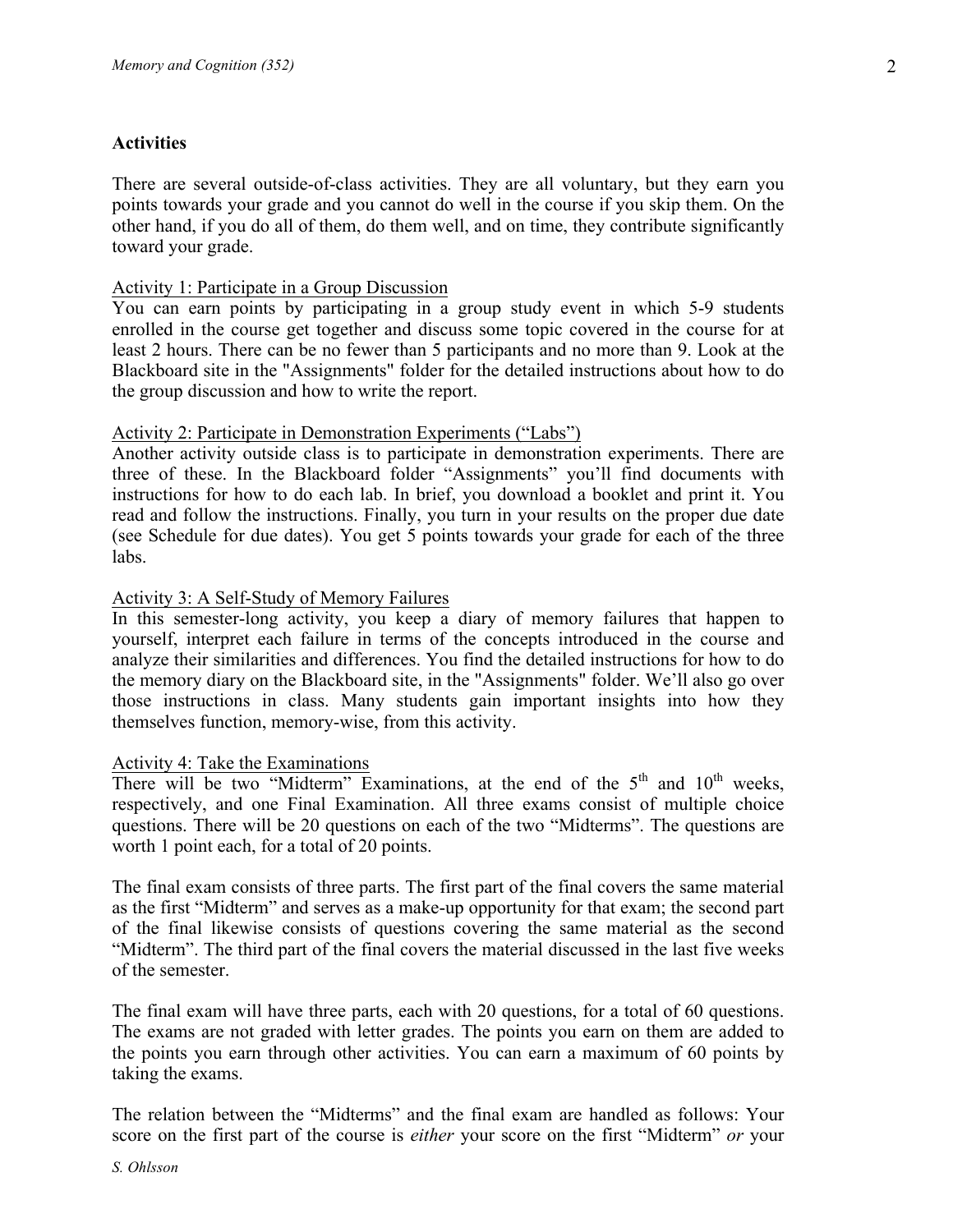score on the first part of the final, *whichever is highest*. Likewise for the second part of the final. This means that you can't lose by trying to improve your score.

Neither the "Midterms" nor the final exam are mandatory. In particular, you can choose which section(s) of the final exam you want to take. If you do well on one of the "Midterms", you have the option of skipping the corresponding part of the final, turning the latter from a cumulative into a non-cumulative exam.

Once we know the date for the final, Dr. Ohlsson will announce an alternative time later in the day before, and early the day after the regular time. Those are the only make-up opportunities for the third part of the final exam. Details about time and place will be posted on the Blackboard site.

#### **Grading**

You earn points for every activity you participate in, and the sum of your points at the end of the semester determines your grade. This includes the exams. The course as a whole is worth a total of 100 points. See the table below for what each activity is worth in terms of points.

Table 1. The points for the various course activities.

| Activity                               |    | Max points |  |
|----------------------------------------|----|------------|--|
| <b>Group Discussion Report</b>         | 10 |            |  |
| Demonstration Experiments $3 * 5 = 15$ |    |            |  |
| <b>Memory Diary Report</b>             | 15 |            |  |
|                                        |    | 40         |  |
| Midterm Exam 1                         | 20 |            |  |
| Midterm Exam 2                         | 20 |            |  |
| Final, Part III                        | 20 |            |  |
| $3 * 20 =$ maximum of                  |    | 60         |  |
| Sum                                    |    | 100        |  |
| Table 2. The grading scale.            |    |            |  |

| Score interval                                              | Grade                            |
|-------------------------------------------------------------|----------------------------------|
| $91 - 100$<br>$81 - 90$<br>$66 - 80$<br>$50 - 65$<br>0 < 50 | A<br>B<br>C<br>$\mathbf{D}$<br>F |
|                                                             |                                  |

Notice that the exams can earn you no more than a total of 60 points; that is barely sufficient to pass the course. YOU CANNOT DO WELL IN THIS COURSE BY ACING THE EXAMS. You have to engage in the other activity as well. However, if you do all